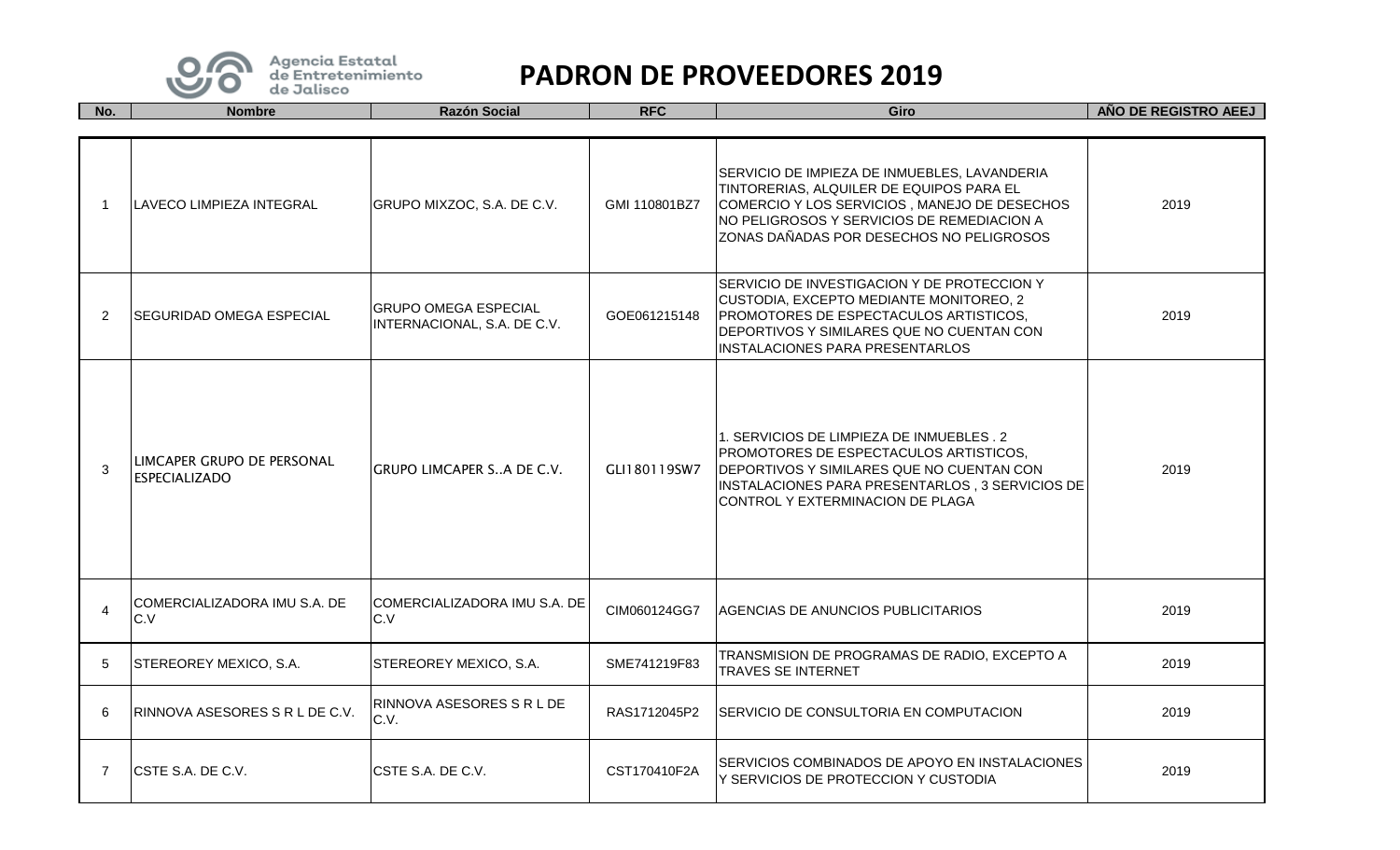

| No. | <b>Nombre</b>                                          | <b>Razón Social</b>                                         | <b>RFC</b>   | Giro                                                                                                                                                                                                                                                                                                                                                                                                                                      | AÑO DE REGISTRO AEEJ |
|-----|--------------------------------------------------------|-------------------------------------------------------------|--------------|-------------------------------------------------------------------------------------------------------------------------------------------------------------------------------------------------------------------------------------------------------------------------------------------------------------------------------------------------------------------------------------------------------------------------------------------|----------------------|
| 8   | NO MAS MELLOW PRODUCCIONES SINO MAS MELLOW<br>RLDE C.V | <b>PRODUCCIONES S R L DE C. V</b>                           | NMM090824CT2 | PRODUCCION Y DISTRIBUCION DE DISCOS Y CINTAS<br><b>MAGNETOFONICAS</b>                                                                                                                                                                                                                                                                                                                                                                     | 2019                 |
| 9   | G.I.V.Y.G                                              | IG.I.V.Y.G S.A DE C.V                                       | GIV100305F47 | FABRICACION DE ANUNCIOS PUBLICITARIOS DE TODO<br>TIPO DE MATERIAL, COMO ANUNCIOS Y TPLDOS<br>LUMINOSOS, CARTELERAS ESPECTACULARES,<br>ANUNCIOS ELECTRONICOS, ROTAGRAPHICS,<br>UNIPOLARES, DE NEON                                                                                                                                                                                                                                         | 2019                 |
| 10  | COMPUTACION INTERACTIVA DE<br><b>OCCIDENTE</b>         | ICOMPUTACION INTERACTIVA DE<br><b>IOCCIDENTE S.A DE C.V</b> | CIO960906K53 | 1.COMERCIO AL POR MAYOR DE EQUIPO DE<br>TELECOMUNICACIONES, FOTOGRAFIA Y CINEMATOGRAFIA, 2.<br>COMERCIO AL POR MAYOR DE EQUIPO Y ACCESORIOS DE<br>COMPUTO, 3. ALQUIER DE EQUIPO DE COMPUTO Y DE OTRAS<br>MAQUINAS Y MOBILIARIO DE OFICINA, 4. REPARACION Y<br>MANTENIMIENTO DE OTRO EQUIPO ELECTRONICO Y DE<br>EQUIPO DE PRECISION, 5, SERVICIO DE CONSULTORIA EN<br>COMPUTACION , 6. EDICION DE SOFWARE, EXCEPTO A TRACES<br>DE INTERNET | 2019                 |
| 11  | <b>MANGASERIGRAFIA</b>                                 | IMANGASERIGRAFIA S. DE R.L. DE<br>C.V                       | MAN060227P71 | COMERCIO AL POR MAYOR DE ROPA                                                                                                                                                                                                                                                                                                                                                                                                             | 2019                 |
| 12  | SERVICIOS PROFESIONALES PARA<br><b>EXPOS</b>           | <b>SERVICIOS PROFESIONALES</b><br>PARA EXPOS S.C            | SPE121107SD7 | SERVICIOS DE EXPORTACION DE SERVCIOS DE<br>CONVENCIONES Y EXPOSICIONES                                                                                                                                                                                                                                                                                                                                                                    | 2019                 |
| 13  | MOVA PRINTING SOLUTIONS                                | IMOVA PRINTING SOLUTIONS S.A.<br>DE C.V.                    | MPS080619Q24 | 1. IMPRESIÓN DE FORMAS CONTINUAS Y OTROS IMPRESOS, 2.<br>INDUSTRIAS CONEXAS A LA IMPRESIÓN, COMO LA<br>ENCUADERNACION Y LA ELABORACION DE PLACAS, CLICHES,<br>GRABADOS Y OTROS PRODUCTOS SIMILARES, 3. COMERCIO                                                                                                                                                                                                                           | 2019                 |
| 14  | <b>TOKA INTERNACIONAL</b>                              | TOKA INTERNACIONAL, S.A.P.I.<br>DE C.V.                     | TIN090211JC9 | OTROS INTERMEDIARIOS DE COMERCIO AL POR MAYOR                                                                                                                                                                                                                                                                                                                                                                                             | 2019                 |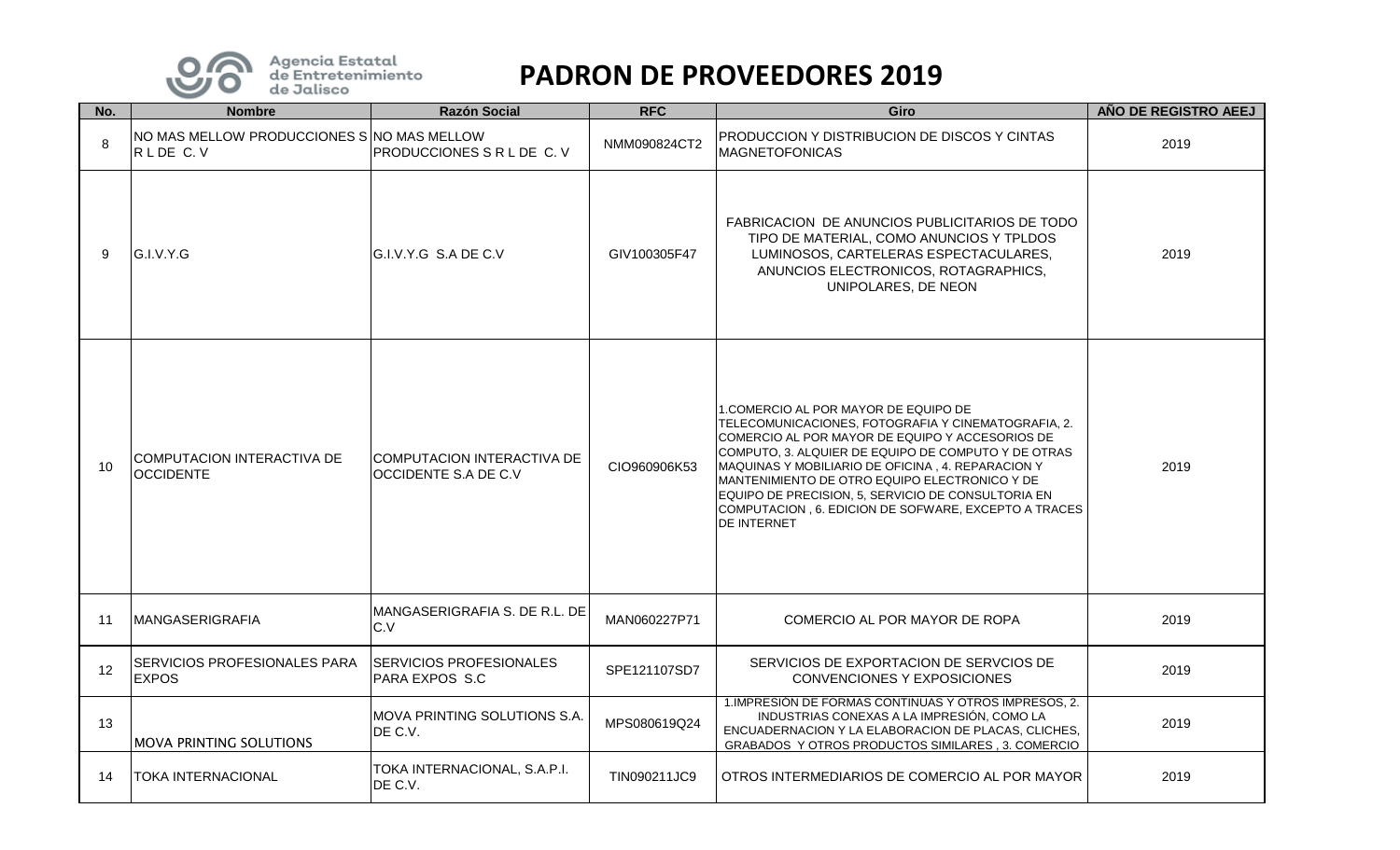

| No. | <b>Nombre</b>                                        | <b>Razón Social</b>                                       | <b>RFC</b>     | Giro                                                                                                                                                                                                                                                                                                                                                                                                                                                                                                                | AÑO DE REGISTRO AEEJ |
|-----|------------------------------------------------------|-----------------------------------------------------------|----------------|---------------------------------------------------------------------------------------------------------------------------------------------------------------------------------------------------------------------------------------------------------------------------------------------------------------------------------------------------------------------------------------------------------------------------------------------------------------------------------------------------------------------|----------------------|
| 15  | <b>BMF MOTOR</b>                                     | IBMF MOTOR CO S.A. DE C.V.                                | BMO170626PE7   | 1. REPARACION Y MANTENIMIENTO DE MOTOCICLETAS.<br>2. OTRAS REPARACIONES MECANICAS Y ELECTRICAS DE<br>AUTOMOVILES Y CAMIONES, 3. COMERCIO AL POR<br>MENOR DE MOTOCICLETAS, BICIMOTOS, MOTONETAS Y<br>MOTOCICLETAS ACUATICAS Y SUS REFACCIONES                                                                                                                                                                                                                                                                        | 2019                 |
| 16  | LEOVIP, S.A. DE C.V.                                 | LEOVIP, S.A. DE C.V.                                      | LEO 110322-CQ7 | SERVICIOS DE PROTECCION Y CUSTODIA MEDIANTE EL<br>MONITOREO DE SISTEMA DE SEGURIDAD                                                                                                                                                                                                                                                                                                                                                                                                                                 | 2019                 |
| 17  | <b>AVENIDAD PUBLICIDAD</b>                           | CIRCLE MEDIA SOLUTIONS S.A.<br>DE C.V.                    | CMS130716JQ3   | <b>AGENCIA DE PUBLICIDAD</b>                                                                                                                                                                                                                                                                                                                                                                                                                                                                                        | 2019                 |
| 18  | <b>ACEROS Y COMPLEMENTOS</b><br><b>CONSTRUCTIVOS</b> | <b>ACEROS Y COMPLEMENTOS</b><br>CONSTRUCTIVOS S.A DE C.V. | ACC061013EQ2   | <u>1. COMERCIO AL POR MAYORI DE MATERIALES METALICOS, Z.</u><br>COMERCIO AL POR MAYOR DE OTROS MATERIALES PARA LA<br>CONSTRUCCION. EXCEPTO DE MADERA, 3. MONTAJE DE<br>ESTRUCTURAS DE ACERO PREFABRICADAS, 4. COMERCIO AL<br>POR MAYOR DE CEMENTO, TABIQUE Y GRAVA, 5. COMERCIO AL<br>POR MAYOR DE EQUIPO Y MATERIAL ELECTRICO, 6. COMERCIO<br>AL POR MENOR EN FERRETERIA Y TLAPALERIAS.7<br>INSTALACION DE SEÑALAMIENTOS Y PROTECCIONES DE<br>OBRAS VIALES, 8 COMERCIO AL POR MENOR DE ARTICULOS<br>PARAIA IMPIEZA | 2019                 |
| 19  | TELEFONIA POR CABLE S.A DE C.V                       | TELEFONIA POR CABLE S.A DE<br>C.V                         | TCA0407219T6   | OTROS SERVICIOS DE TELECOMUNICACIONES                                                                                                                                                                                                                                                                                                                                                                                                                                                                               | 2019                 |
| 20  | TELEVISORA DE OCCIDENTE                              | TELEVISORA DE OCCIDENTE S.A<br>DE C.V                     | TOC9404287U9   | PRODUCCION DE PROGRAMAS PARA LA TELEVISION                                                                                                                                                                                                                                                                                                                                                                                                                                                                          | 2019                 |
| 21  | <b>GRUPO ACIR</b>                                    | GRUPO ACIR, S.A. DE C.V.                                  | GAC650608AM5   | TRANSMISION D EPROGRAMAS DE RADIO EXCEPTO A<br><b>TRAVES DE INTERNET</b>                                                                                                                                                                                                                                                                                                                                                                                                                                            | 2019                 |
| 22  | BER-MAR UNIVERSAL S.A. DE C.V                        | BER-MAR UNIVERSAL S.A. DE C.V                             | BUN0710253Q2   | <u>I. UUMERUIU AL PUR MATUR DE ARTIUULUS DE PAPELERIA</u><br>PARA USO ESCOLAR Y DE OFICINA, 2 .COMERCIO AL POR<br>MAYOR DE EQUIPO Y ACCESORIOS DE COMPUTO, 3.<br>COMERCIO AL POR MAYOR DE ABARROTES, 4 COMERCIO AL<br>DOD MAVOD V EQHIDO DE OFICINA - 5. COMEDCIO AL DOD.                                                                                                                                                                                                                                           | 2019                 |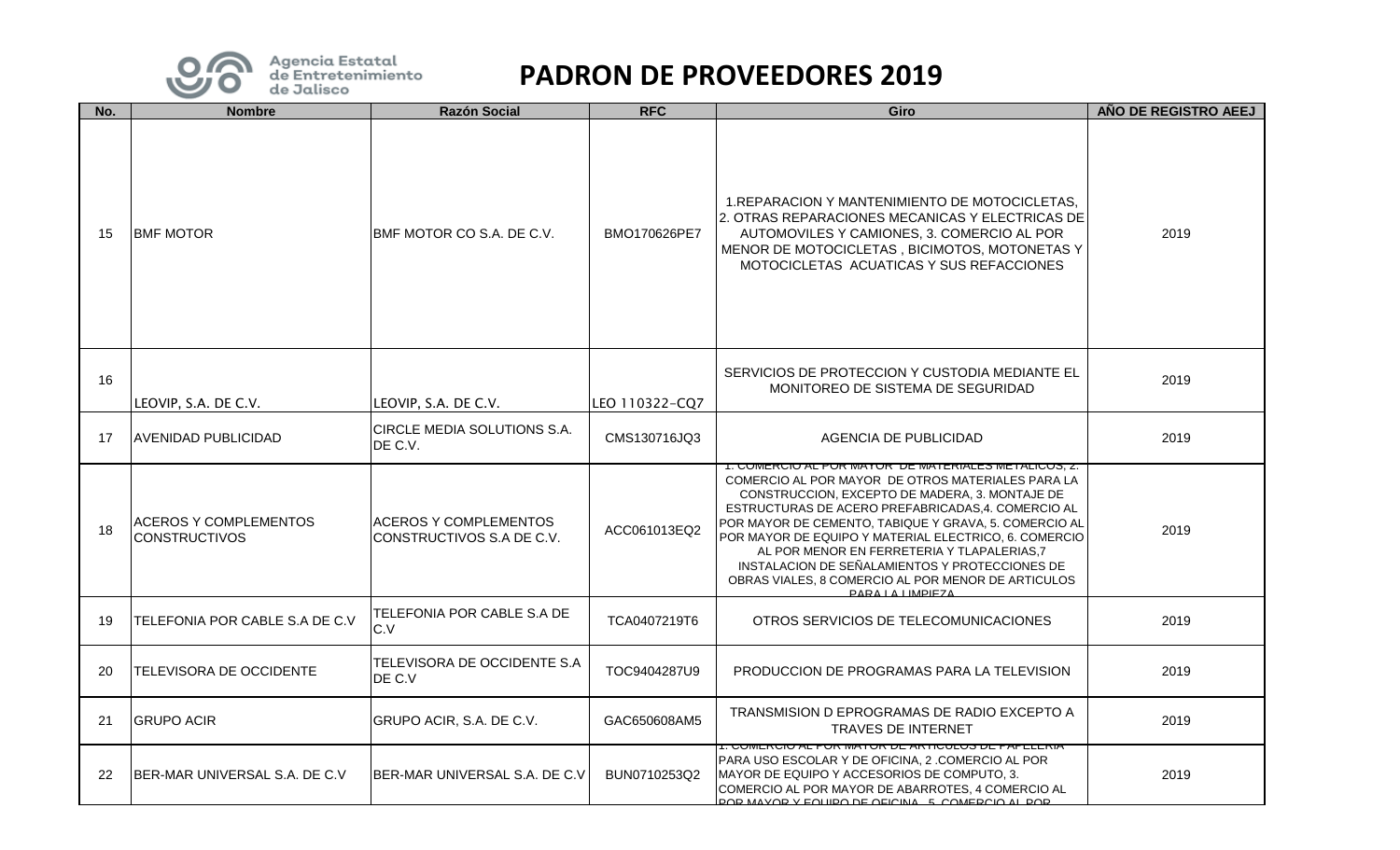

| No. | <b>Nombre</b>                          | <b>Razón Social</b>                            | <b>RFC</b>    | Giro                                                                                                                                                                                                                           | AÑO DE REGISTRO AEEJ |
|-----|----------------------------------------|------------------------------------------------|---------------|--------------------------------------------------------------------------------------------------------------------------------------------------------------------------------------------------------------------------------|----------------------|
| 23  | <b>GUILLERMO ARTURO SOTELO REYES</b>   | <b>GUILLERMO ARTURO SOTELO</b><br><b>REYES</b> | SORG830309V73 | 1. SERVICIO DE INGENIERIA, 2. SOCIO O ACCIONISTA                                                                                                                                                                               | 2019                 |
| 24  | CLUB DE FABRICANTES CDF, S.A DE<br>C.V | <b>CLUB DE FABRICANTES CDF, S.A.</b><br>DE C.V | IET960518AP1  | COMERCIO AL POR MAYOR DE HELADOS, PALETAS DE<br>HIELO, GELATINAS, FLANES, BUDINES Y OTROS<br>PRODUCTOS ALIMENTICIOS PARA CONSUMO HUMANO<br>NO CLASIFICADOS EN OTRA PARTE                                                       | 2019                 |
| 25  | SULO MÉXICO, S.A. DE C.V.              | SULO MÉXICO, S.A. DE C.V.                      | POS010724l83  | 1. MANEJO DE DESECHOS NO PELIGROSOS Y SERVICIOS DE<br>REMEDIACION A ZONAS DAÑADAS POR DESECHOS NO<br>PELIGROSOS, 2. COMERCIO AL POR MAYOR DE OTRAS<br>MATERIAS PRIMAS PARA OBRAS INDUSTRIAS,<br>3. INTERMEDIARIOS AL POR MENOR | 2019                 |
| 26  | <b>EL INFORMADOR</b>                   | UNION EDITORIALISTA                            | UED0311B80    | INDUSTRIAS CONEXAS A LA IMPRESIÓN, COMO LA<br>ENCUADERNACION Y LA ELABORACION DE PLACAS,<br>CLICHES, GRABADO Y OTROS PRODUCTOS SIMILARES,<br>2. ALQUILER DE OFICINAS Y LOCALES COMERCIALES                                     | 2019                 |
| 27  | <b>GRUPO RADIO CENTRO</b>              | <b>GRUPO RADIO CENTRO SAB DE</b><br>C.V        | REX691128E16  | 1. AGENCIAS DE PUBLICIDAD, 2. SOCIEDADES<br>CONTROLADORAS DE GRUPOS FINANCIEROS                                                                                                                                                | 2019                 |
| 28  | <b>EL MURAL</b>                        | <b>EDICIONES DEL NORTE S.A. DE</b><br>C.V.     | ENO851126RC0  | EDICIONES DE PERIODICOS INTEGRADA CON LA<br><b>IMPRESIÓN</b>                                                                                                                                                                   | 2019                 |
| 29  | LIGHTSHOW DE MEXICO                    | LIGHTSHOW DE MEXICO, S DE R L<br>DE C.V        | LME140519FQ5  | PROMOTORES DE ESPECTACULOS ARTISTICOS.<br>DEPORTIVOS Y SIMILARES QUE NO CUENTAN CON<br>INSTALACIONES PARA PRESENTARLOS, 2. ALQUILER DE<br>EQUIPO PARA EL COMERCIO Y LOS SERVICIOS                                              | 2019                 |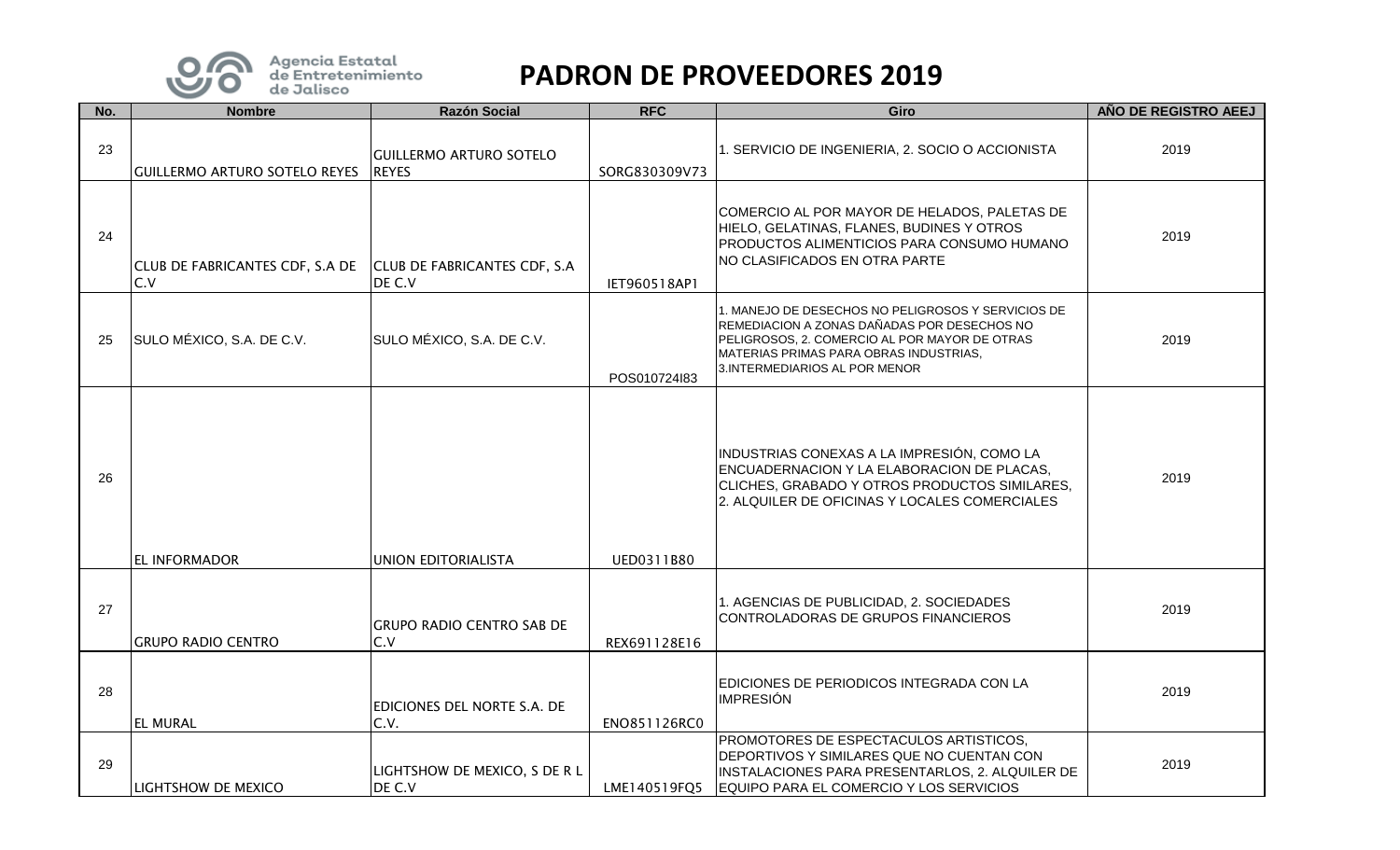

| No. | <b>Nombre</b>                                                  | <b>Razón Social</b>                                                          | <b>RFC</b>     | Giro                                                                                                                                                                                                                                                  | AÑO DE REGISTRO AEEJ |
|-----|----------------------------------------------------------------|------------------------------------------------------------------------------|----------------|-------------------------------------------------------------------------------------------------------------------------------------------------------------------------------------------------------------------------------------------------------|----------------------|
| 30  | <b>METRO CARRIER</b>                                           | HOLA INNOVACION S.A. DE C.V.                                                 | SDT9105246L8   | COMERCIO AL POR MAYOR DE EQUIPO DE<br>TELECOMUNICACIONES, FOTOGRAFIA Y<br>CINEMATOGRAFIA                                                                                                                                                              | 2019                 |
| 31  | <b>IMAGEN RADIO</b>                                            | IMAGEN RADIO S.A DE C.V                                                      | IRC151203F8A   | <b>SPOT PUBLICITARIOS</b>                                                                                                                                                                                                                             | 2019                 |
| 32  | ADO PAPELERIA Y SUMINISTROS                                    | ADO PAPELERIA SUMINISTROS S.A<br>DE C.V                                      | APS190716SL5   | COMERCIO AL POR MAYOR DE ARTICULOS DE<br>PAPELERIA PARA USO ESCOLAR Y DE OFICINA                                                                                                                                                                      | 2019                 |
| 33  | <b>EZ CLEAN SOLUCIONES</b><br>AMBIENTALES S.A. DE C.V.         | <b>EZ CLEAN SOLUCIONES</b><br>AMBIENTALES S.A. DE C.V.                       | ECS180605-FT4  | 1. COMERCIO AL POR MENOR DE ARTICULOS DE LIMPIEZA,2. OTROS<br>INTERMEDIARIOS DEL COMERCIO AL POR MENOR,3. OTROS SERVICIOS<br>DE LIMPIEZA, 4. COMERCIO AL POR MAYOR DE FERTILIZANTES,<br>PLAGUISIDAS Y SEMILLAS PARA SIEMBRA, 5. COMERCIO AL POR MAYOR | 2019                 |
| 34  | SERIPRINT IMPRESIÓN EN GRAN<br><b>FORMATO</b>                  | SERIPRINT, S.A. DE C.V.                                                      | SER890411VA6   | OTROS INTERMEDIARIOS DE COMERCIO AL POR MENOR                                                                                                                                                                                                         | 2019                 |
| 35  | <b>SERGIO GARIBAY FERNANDEZ</b>                                | SERGIO GARIBAY FERNANDEZ                                                     | GAFS701031D96  | <u>1. SERVICIOS DE ESTUDIO FOTOGRAFICO, 2. SERVICIOS </u><br>DE REVELADO DE FOTOGRAFIAS, 3 COMERCIO AL POR<br>MENOR DE EQUIPO, MATERIAL FOTOGRAFICO Y SUS<br><b>ACCESORIOS</b>                                                                        | 2019                 |
| 36  | <b>ENTIDAD MEXICANA DE</b><br><b>VERIFICACION E INSPECCION</b> | <b>ENTIDAD MEXICANA DE</b><br><b>VERIFICACION E INSPECCION S.A</b><br>DE C.V | EMV190226TQ3   | ADMINISTRACION Y SUPERVISION DE CONSTRUCCION<br>DE INMUEBLES COMERCIALES, INSTITUCIONALES Y DE<br><b>SERVICIOS</b>                                                                                                                                    | 2019                 |
| 37  | PINTURAS DE OCCIDENTE                                          | PINTURAS DE OCCIDENTE S.A DE<br>C.V                                          | POC861128TN8   | COMERCIO AL POR MENOR DE PINTURA (RXCEPTO EN<br>AEROSOL), RECUBRIMIENTOS, BARNICES, BROCHAS,<br>MATERIALES Y ACCESORIOS PARA PINTURA NO<br><b>ARTISTICA</b>                                                                                           | 2019                 |
| 38  | TLAQUEPAQUE ESCOLAR                                            | TLAQUEPAQUE ESCOLAR, S.A. DE<br>C.V.                                         | TES 900403-QX0 | COMERCIO AL POR MENOR DE ARTICULOS DE<br>PAPELERIA                                                                                                                                                                                                    | 2019                 |
| 39  | <b>CR IMPRESIONES</b>                                          | CR IMPRESIONES S.A DE C.V                                                    | CIM041215E99   | IMPRESIÓN DE FORMAS CONTINUAS Y OTROS<br><b>IMPRESOS</b>                                                                                                                                                                                              | 2019                 |
| 40  | <b>COJALSA</b>                                                 | COJALSA S.A. DE C.V.                                                         | COJ051219-A28  | 1. CONSTRUCCION DE INMUEBLES COMERCIALES,<br>INSTITUCIONALES Y DE SERVICIOS, 2. COSNTRUCCION<br>DE VIVIENDA UNIFAMILIAR                                                                                                                               | 2019                 |
| 41  | RADIO AMERICA DE MEXICO S.A DE<br>C.V                          | RADIO AMERICA DE MEXICO S.A<br>DE C.V                                        | RAM9408191Q2   | <b>SPOT PUBLICITARIOS</b>                                                                                                                                                                                                                             | 2019                 |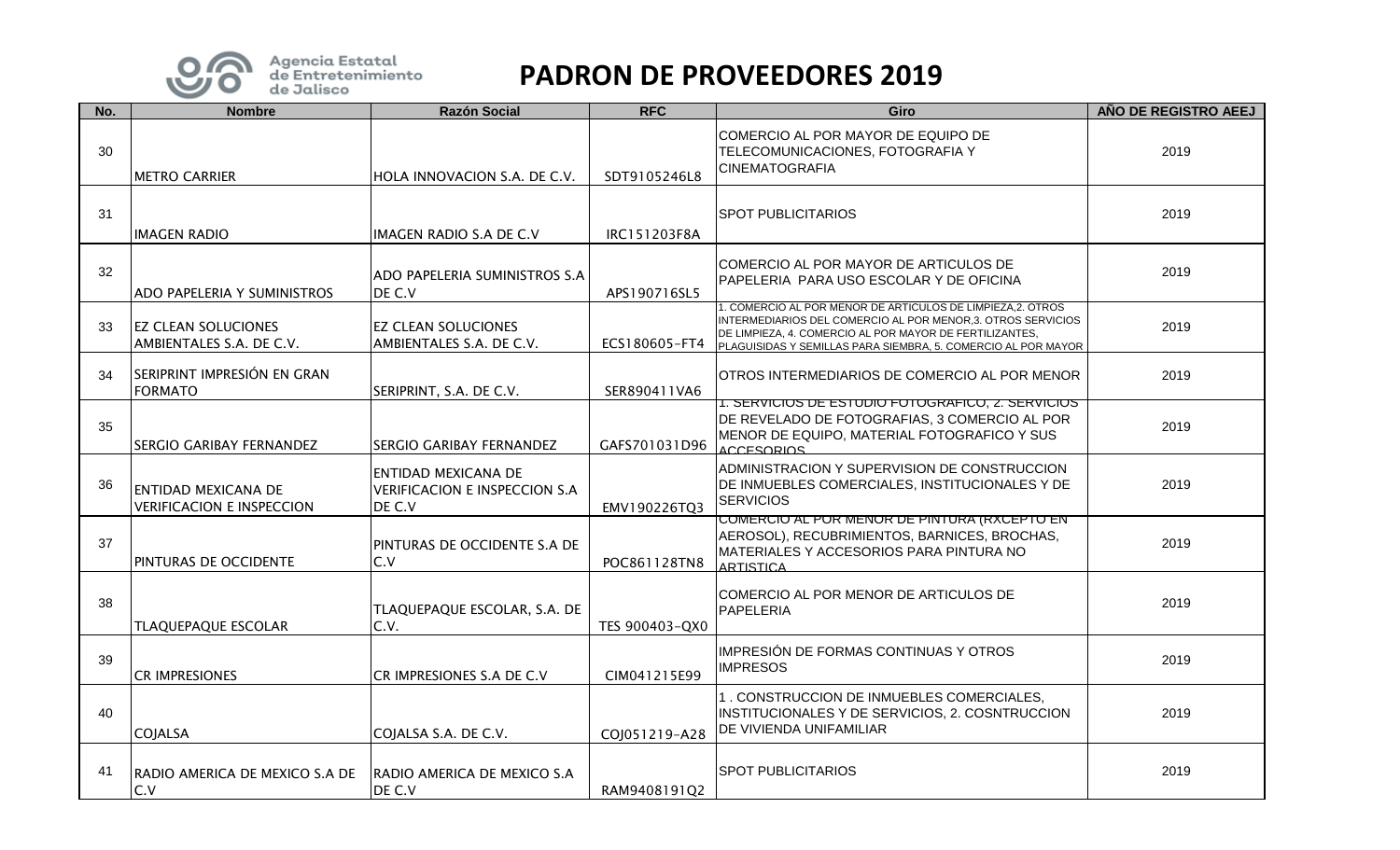

| No. | <b>Nombre</b>                                        | <b>Razón Social</b>                                   | <b>RFC</b>     | Giro                                                                                                                                                                                                                                                                                                           | AÑO DE REGISTRO AEEJ |
|-----|------------------------------------------------------|-------------------------------------------------------|----------------|----------------------------------------------------------------------------------------------------------------------------------------------------------------------------------------------------------------------------------------------------------------------------------------------------------------|----------------------|
| 42  | <b>COPALL CONSUMIBLES</b>                            | JUAN JOSE ARTEAGA BAÑUELOS                            | AEBJ810427-1W5 | COMERCIO AL POR MENOR DE COMPUTADORAS Y SUS<br><b>ACCESORIOS</b>                                                                                                                                                                                                                                               | 2019                 |
| 43  | <b>CREATIVIDAD Y ESPECTACULOS</b>                    | <b>CREATIVIDAD Y ESPECTACULOS</b><br>S.A DE C.V       | CES010717LKA   | IPROMOTORES DEL SECTOR PRIVADO CON<br>INSTALACIONES PARA LA PRESENTACION DE<br><b>ESPECTACULOS ARTISTICOS, DEPORTIVOS Y</b><br>SIMILARES. 2. ORGANIZADORES DE CONVENCIONES Y                                                                                                                                   | 2019                 |
| 44  | <b>GLOBAL ARMS</b>                                   | <b>GLOBAL ARMS S DE RL DE CV</b>                      | GAR110803GP3   | PROMOTORES DEL SECTOR PRIVADO CON<br>INSTALACIONES PARA LA PRESENTACION DE<br>ESPECTACULOS ARTISTICOS, DEPORTIVOS Y SIMILARES                                                                                                                                                                                  | 2019                 |
| 45  | TAURO Y CAPRICORNIO, S.A. DE C.V. C.V.               | TAURO Y CAPRICORNIO, S.A. DE                          | TCA141003S87   | <b>SPOT PUBLICITARIOS</b>                                                                                                                                                                                                                                                                                      | 2019                 |
| 46  | <b>MADERAS TROPICALES Y DE</b><br><b>CONTRUCCION</b> | IMADERAS TROPICALES Y DE<br>CONTRUCCION S.A. DE C.V.  | MTC901005FB5   | IOTRAS INDUSTRIAS MANUFACTURERAS                                                                                                                                                                                                                                                                               | 2019                 |
| 47  | <b>DISTRIBUIDORES PAPELERIA ROTT</b>                 | <b>DISTRIBUIDORES PAPELERIA ROTT</b><br>S.A DE C-V    | DPR010901HF3   | <b>PRODUCTOS PARA PAPELERIA</b>                                                                                                                                                                                                                                                                                | 2019                 |
| 48  | <b>STANDARD ELECTRONICS SYSTEMS</b>                  | <b>STANDARD ELECTRONICS</b><br>SYSTEMS S.A DE C.V     | SES071214GC0   | 1. COMERCIO AL POR MAYOR DE EQUIPOS DE<br>TELECOMUNICACIONES, 2. SERVICIOS DE CONSULTORIA EN<br>COMPUTACION, 3. INSTALACIONES ELECTRICAS EN<br>COSNTRUCCIONES, ALQUILER DE EQUIPO DE COMPUTO Y DE<br>OTRAS MAQUINAS Y MOBILIARIO DE OFICINA, 4.COMERCIO AL                                                     | 2019                 |
| 49  | <b>FIBERWIFI</b>                                     | <b>FIBERWIFI S.A DE S.V</b>                           | FIB161027219   | <b>OTROS SERVICIOS DE TELECOMUNICACIONES</b>                                                                                                                                                                                                                                                                   | 2019                 |
| 50  | BESTMODELLOS S DE R.L. DE C.V.                       | BESTMODELLOS S DE R.L. DE<br>C.V.                     | BES160219PA0   | <b>AGENCIAS DE PUBLICIDAD</b>                                                                                                                                                                                                                                                                                  | 2019                 |
| 51  | REFACCIONARIA FERRETERA                              | REFACCIONARIA FERRETERA S.A<br>DE C.V                 | RFE820518DA6   | COMERCIO AL POR MENOR EN FERRETERIAS Y<br><b>TLAPALERIAS</b>                                                                                                                                                                                                                                                   | 2019                 |
| 52  | KITCHEN AVENUE SERVICIOS DE<br><b>ALIMENTOS</b>      | KITCHEN AVENUE SERVICIOS DE<br>ALIMENTOS S.A. DE C.V. | KAS180331787   | <u>1. SERVICIOS DE PEPARACION DE ALIMENTOS PARA OCASIONES</u><br>ESPECIALES, 2. ALQUILER DE AUTOMOVILES CON CHOFER, 3.<br>ALQUILER DE MESAS, SILLAS, VAJILLAS Y SIMILARES, 4. ALQUILER DE<br>EQUIPO PARA EL COMERCIO Y LOS SERVICIOS, 5. PRODUCCION Y<br>PRESENTACION DE ESPECTACIJI OS EN RESTAURANTES, BARES | 2019                 |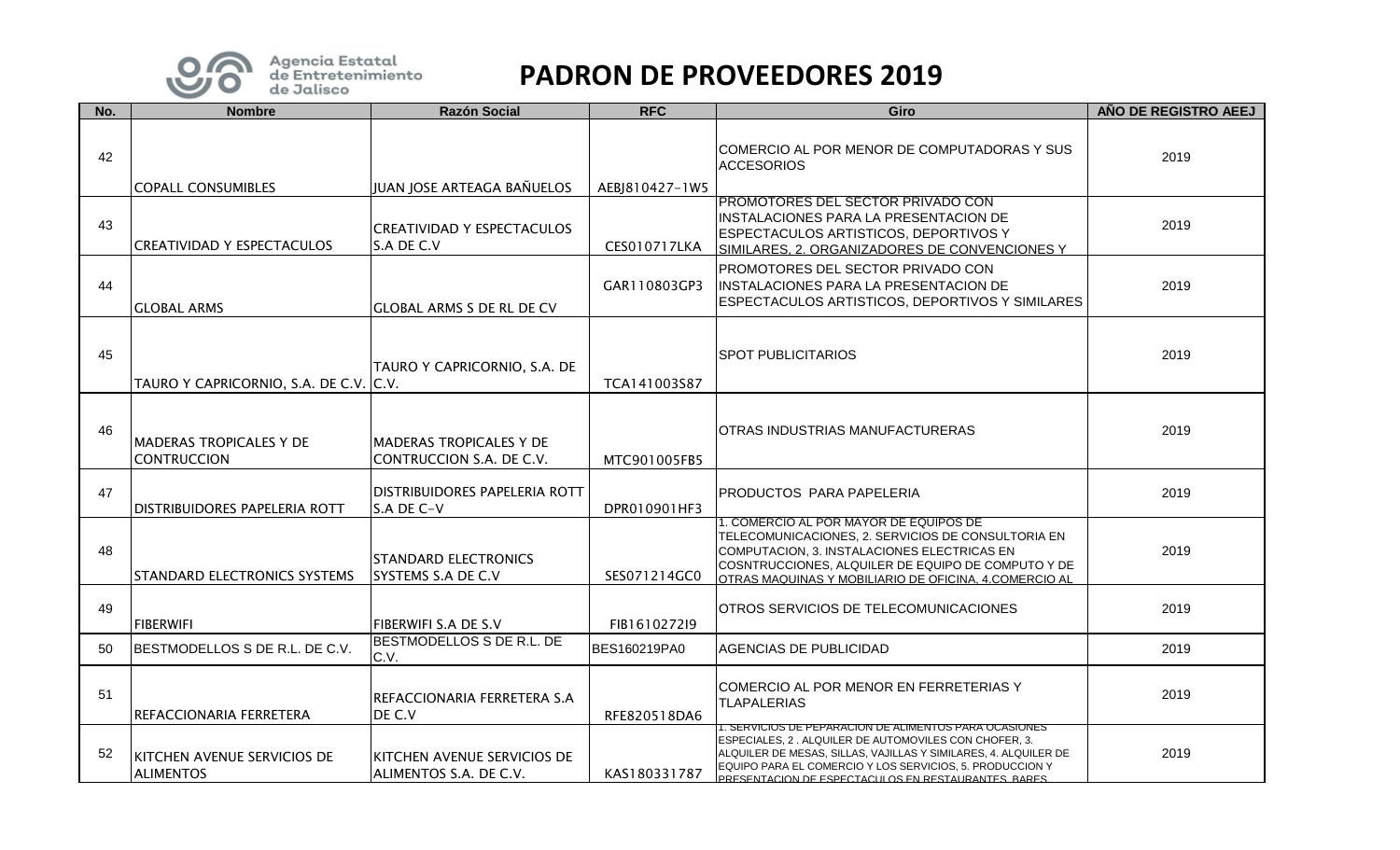

| No. | <b>Nombre</b>                                        | <b>Razón Social</b>                                         | <b>RFC</b>    | <b>Giro</b>                                                                                                                                                                                                                                                                                                                                                                                                                                                                                                                                                                                                                                                                                                                                                                                                                                                                                                                                          | AÑO DE REGISTRO AEEJ |
|-----|------------------------------------------------------|-------------------------------------------------------------|---------------|------------------------------------------------------------------------------------------------------------------------------------------------------------------------------------------------------------------------------------------------------------------------------------------------------------------------------------------------------------------------------------------------------------------------------------------------------------------------------------------------------------------------------------------------------------------------------------------------------------------------------------------------------------------------------------------------------------------------------------------------------------------------------------------------------------------------------------------------------------------------------------------------------------------------------------------------------|----------------------|
| 53  | <b>CR COMUNICACIONES</b>                             | RONALDO CASTELLANOS<br><b>GARCIA</b>                        | CAGR841112MD3 | OTRAS TELECOMUNICACIONES INALAMBRICAS,<br><b>EXCEPTO LOS SERVICIOS DE SATELITES</b>                                                                                                                                                                                                                                                                                                                                                                                                                                                                                                                                                                                                                                                                                                                                                                                                                                                                  | 2019                 |
| 54  | <b>AVANCES TECNICOS EN</b><br><b>INFORMATICA</b>     | <b>AVANCES TECNICOS EN</b><br><b>INFORMATICA S.A DE C.V</b> | ATI030129753  | 1. OTROS SERVICIOS DE CONSULTORIA CIENTIFICA Y TECNICA. 2.<br>COMERCIO AL POR MAYOR DE EQUIPO Y ACCESORIOS DE COMPUTO, 3.<br>ALQUILER DE EQUIPODE COMPUTO Y DE OTRAS MAQUINAS Y<br>MOBILIARIO DE OFICINA, 4. SERVICIOS DE CONSULTORIA EN<br>COMPUTACION, 5. COMERCIO AL POR MAYOR DE EQUIPO DE                                                                                                                                                                                                                                                                                                                                                                                                                                                                                                                                                                                                                                                       | 2019                 |
| 55  | NATIONAL SOFT DE MEXICO                              | NATIONAL SOFT DE MEXICO, S.<br>DE R.L. DE C.V               | NSM011206JX2  | SERVICIOS DE CONSULTORIA EN COMPUTACION,<br>COMERCIO AL POR MENOR DE COMPUTADORAS Y SUS<br><b>ACCESORIOS</b>                                                                                                                                                                                                                                                                                                                                                                                                                                                                                                                                                                                                                                                                                                                                                                                                                                         | 2019                 |
| 56  | <b>CONTRUMALLA</b>                                   | CONSTRUMALLA, S,A, DE C,V,                                  | CON081024552  | l1.COMERCIO AL POR MAYOR DE OTROS MATERIALES PARA LA<br>CONSTRUCCION, EXCEPTO DE MADERA, 2. COMERCIO AL POR<br>MAYOR DE CEMENTO, TABIQUE Y GRAVA, 3. OTRAS<br>INSTALACIONES Y EQUIPAMIENTO EN CONSTRUCCIONES,<br>4.COMERCIO AL POR MAYOR DE EQUIPO Y MATERIAL<br>ELECTRICO, 5. COMERCIO AL POR MAYOR DE MATERIALES<br>METALICOS, 6. ENAJENACION DE ARENA, GRAVA, PIEDRA,<br>PIEDRA, TIERRA Y OTROS MUEBLES PROVENIENTES DEL<br>SUELO, 7. COMERCIO AL POR MAYOR DE MADERA,<br>8.COMERCIO AL POR MAYOR DE VIDRIOS Y ESPEJOS,9.<br>COMERCIO AL POR MAYOR DE OTRA MAQUINARIA Y EQUIPO DE<br>USO GENERAL, 10. COMERCIO AL POR MENOR DE PARTES Y<br>REFACCIONES NUEVAS PARA AUTOMOVILES, CAMIONETAS Y<br>CAMIONES, 11. OTRSO SERVICIOS PROFESIONALES,<br>CIENTIFICOS Y TECNICOS, 12. ADMINISTRACION Y<br>ISUPERVISION DE DIVISION DE TERENOS Y DE CONSTRUCCION I<br>DE OBRAS DE URBANIZACION, 13. COMERCIO AL POR MAYOR<br>DE PINTURA (EXCEPTO EN AEROSOL) | 2019                 |
| 57  | RADIO DIFUSORA LOS ALTOS DE<br>JALISCO, S.A. DE C.V. | RADIO DIFUSORA LOS ALTOS DE<br>JALISCO, S.A. DE C.V.        | RAJ1801165X1  | TRANSMISION DE PROGRAMAS DE RADIO, EXCEPTO A<br><b>TRAVES DE INTERNET</b>                                                                                                                                                                                                                                                                                                                                                                                                                                                                                                                                                                                                                                                                                                                                                                                                                                                                            | 2019                 |
| 58  | <b>ADOLFO RODRIGUEZ SERVIN</b>                       | <b>ADOLFO RODRIGUEZ SERVIN</b>                              | ROSA900417U73 | CONTRUCCION DE INMUEBLES COMERCIALES,<br><b>INSTITUCIONALES Y DE SERVICIO</b>                                                                                                                                                                                                                                                                                                                                                                                                                                                                                                                                                                                                                                                                                                                                                                                                                                                                        | 2019                 |
| 59  | NUEVA ERA RADIO DE OCCIDENTE,<br>S.A. DE C.V.        | NUEVA ERA RADIO DE<br>OCCIDENTE, S.A. DE C.V.               | NER011206J77  | <b>AGENDAS DE PUBLICIDAD</b>                                                                                                                                                                                                                                                                                                                                                                                                                                                                                                                                                                                                                                                                                                                                                                                                                                                                                                                         | 2019                 |